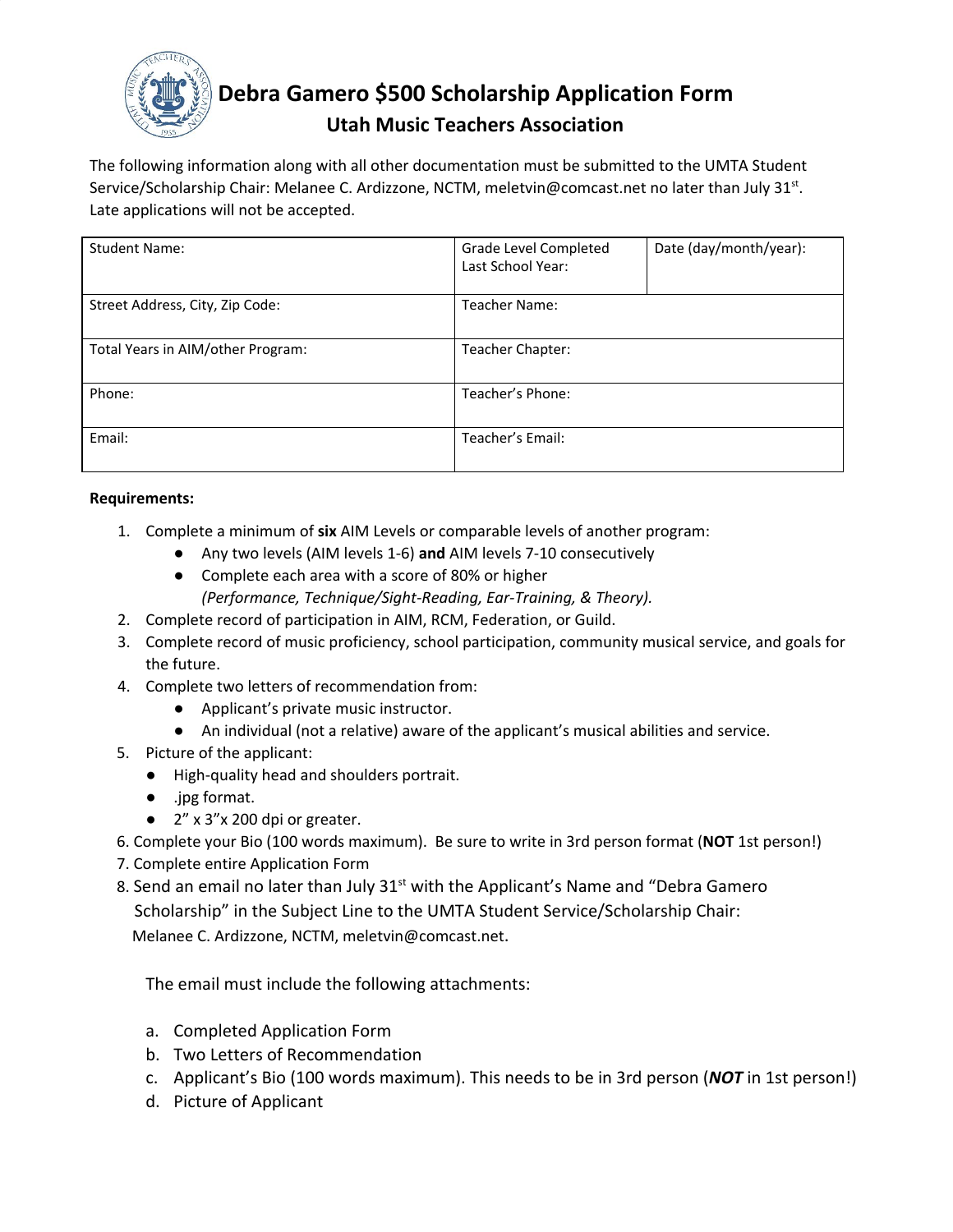If the student completed a program other than AIM, please indicate the name of the program here:

Provide a record of scores for all AIM levels Levels 1-6 or comparable levels completed below. Include scores in each area for each year. At least two levels (Levels 1-6) are required.

| Level | Year | Performance | Technique/<br>Sight Reading | <b>Ear Training</b> | Theory | Cumulative<br>Average |
|-------|------|-------------|-----------------------------|---------------------|--------|-----------------------|
|       |      |             |                             |                     |        |                       |
|       |      |             |                             |                     |        |                       |
|       |      |             |                             |                     |        |                       |
|       |      |             |                             |                     |        |                       |
|       |      |             |                             |                     |        |                       |
|       |      |             |                             |                     |        |                       |

Provide a record of scores for all AIM levels 7-10 or comparable levels completed below. Include scores in each area for each year. Also, list the titles and composers of two performance pieces memorized for each level.

| Level                     | Year | Performance | Technique/<br><b>Sight Reading</b> | <b>Ear Training</b>      | Theory   | Cumulative<br>Average |
|---------------------------|------|-------------|------------------------------------|--------------------------|----------|-----------------------|
|                           |      |             |                                    |                          |          |                       |
| Title of Memorized Pieces |      | Composer    |                                    | Title of Memorized Piece | Composer |                       |
|                           |      |             |                                    |                          |          |                       |
|                           |      |             |                                    |                          |          |                       |

| Level                            | Year | Performance | Technique/<br><b>Sight Reading</b> | <b>Ear Training</b> | Theory   | <b>Cumulative Average</b> |
|----------------------------------|------|-------------|------------------------------------|---------------------|----------|---------------------------|
| Ō                                |      |             |                                    |                     |          |                           |
| <b>Title of Memorized Pieces</b> |      | Composer    | Title of Memorized Piece           |                     | Composer |                           |
|                                  |      |             |                                    |                     |          |                           |
|                                  |      |             |                                    |                     |          |                           |

| Level                     | Year | Performance | Technique/<br>Sight Reading | Ear Training | Theory   | <b>Cumulative Average</b> |
|---------------------------|------|-------------|-----------------------------|--------------|----------|---------------------------|
| 9                         |      |             |                             |              |          |                           |
| Title of Memorized Pieces |      | Composer    | Title of Memorized Piece    |              | Composer |                           |
|                           |      |             |                             |              |          |                           |
|                           |      |             |                             |              |          |                           |

| Level | Year | Performance               | Technique/<br><b>Sight Reading</b> | <b>Ear Training</b> | Theory | Cumulative<br>Average    | Teacher  |
|-------|------|---------------------------|------------------------------------|---------------------|--------|--------------------------|----------|
| 10    |      |                           |                                    |                     |        |                          |          |
|       |      | Title of Memorized Pieces | Composer                           |                     |        | Title of Memorized Piece | Composer |
|       |      |                           |                                    |                     |        |                          |          |
|       |      |                           |                                    |                     |        |                          |          |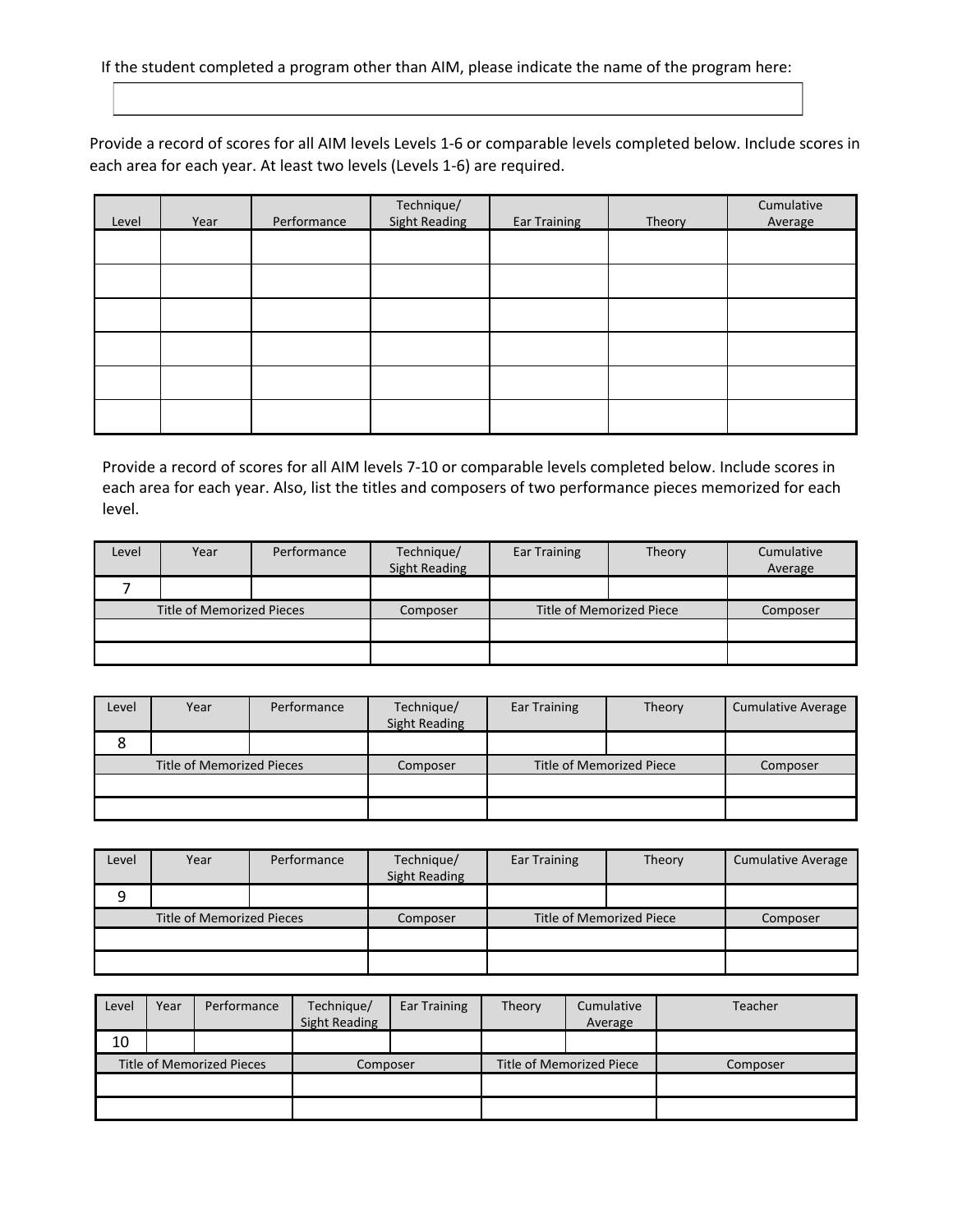#### **UMTA, Federation, or other Festivals or Recitals (list can be elongated)**

| Name of Event, Festivals or Recitals | Year Participated (list each year separately) |
|--------------------------------------|-----------------------------------------------|
|                                      |                                               |
|                                      |                                               |
|                                      |                                               |

### **Performance Evaluations (list can be elongated)**

| Piece(s) Played | Year Participated (list each year separately) |
|-----------------|-----------------------------------------------|
|                 |                                               |
|                 |                                               |
|                 |                                               |

### **Performance Evaluations Honors Recitals (list can be elongated)**

| Piece(s) Played | Year Performed (list each year separately) |
|-----------------|--------------------------------------------|
|                 |                                            |
|                 |                                            |
|                 |                                            |

### **Ensemble Concerts (list can be elongated)**

| Name of Ensemble Concert | Year Performed (list each year separately) |
|--------------------------|--------------------------------------------|
|                          |                                            |
|                          |                                            |
|                          |                                            |

#### **UMTA Competitions (list can be elongated)**

| Name of UMTA Competition | Year Participated (list each year separately) |
|--------------------------|-----------------------------------------------|
|                          |                                               |
|                          |                                               |
|                          |                                               |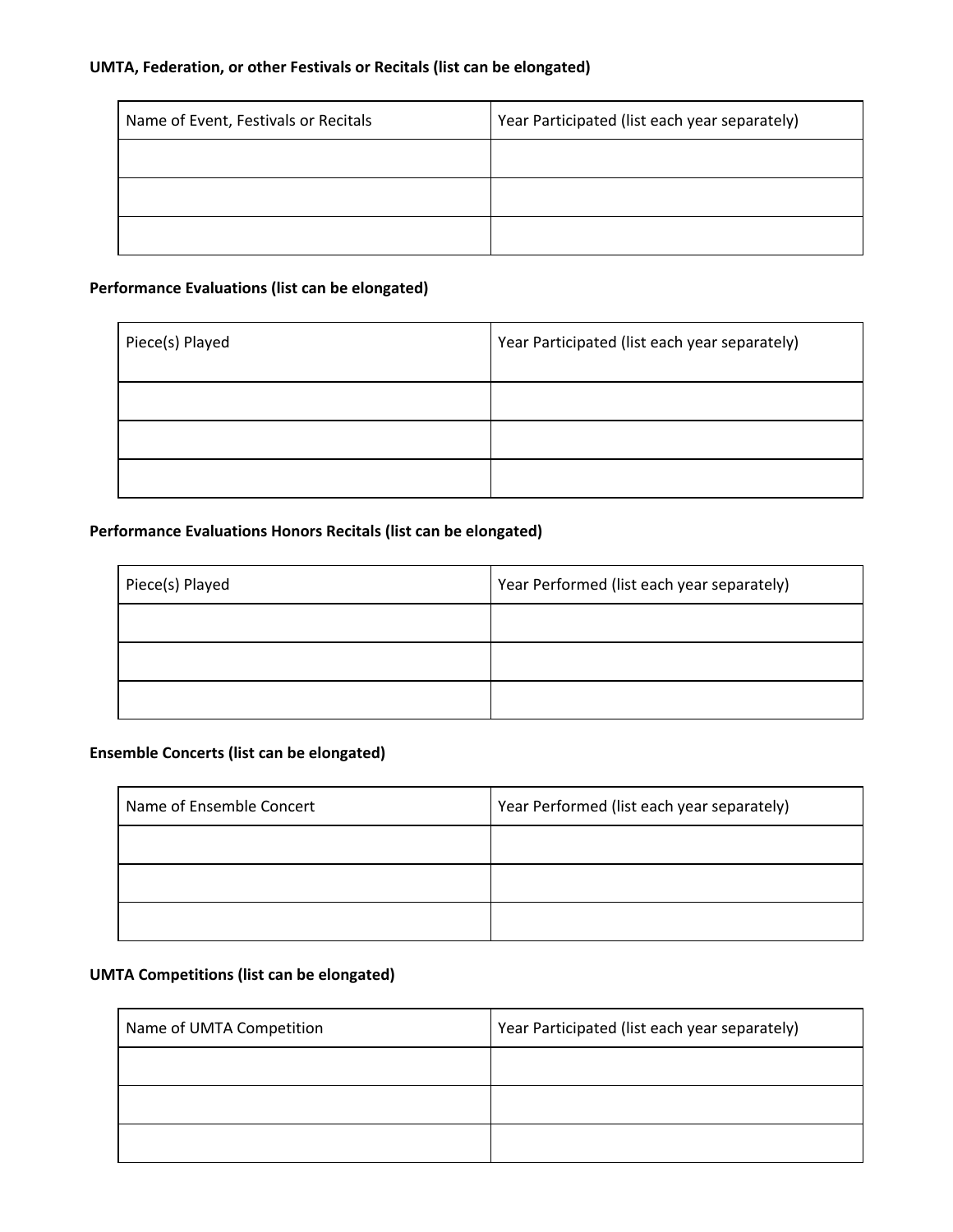### **Performed in Masterclasses (list can be elongated)**

| Name of Clinician | Year Participated (list each year separately) |
|-------------------|-----------------------------------------------|
|                   |                                               |
|                   |                                               |
|                   |                                               |

### **Assisted or Presented in UMTA or Comparable Program Functions (list can be elongated)**

| Name of Function | Year Participated (list each year separately) |
|------------------|-----------------------------------------------|
|                  |                                               |
|                  |                                               |
|                  |                                               |

### **Attended or participated in a UMTA Conference (list can be elongated)**

| Name of UMTA Conference | Year Attended (list each year separately) |
|-------------------------|-------------------------------------------|
|                         |                                           |
|                         |                                           |
|                         |                                           |

### **Participation in School Band, Choir, or Orchestra (list can be elongated)**

| Name of School Organization | Year Participated (list each year separately) |
|-----------------------------|-----------------------------------------------|
|                             |                                               |
|                             |                                               |
|                             |                                               |

### **Accompanied Other Students in Ensemble Programs (list can be elongated)**

| Name of Ensemble Program | Year Accompanied (list each year separately) |
|--------------------------|----------------------------------------------|
|                          |                                              |
|                          |                                              |
|                          |                                              |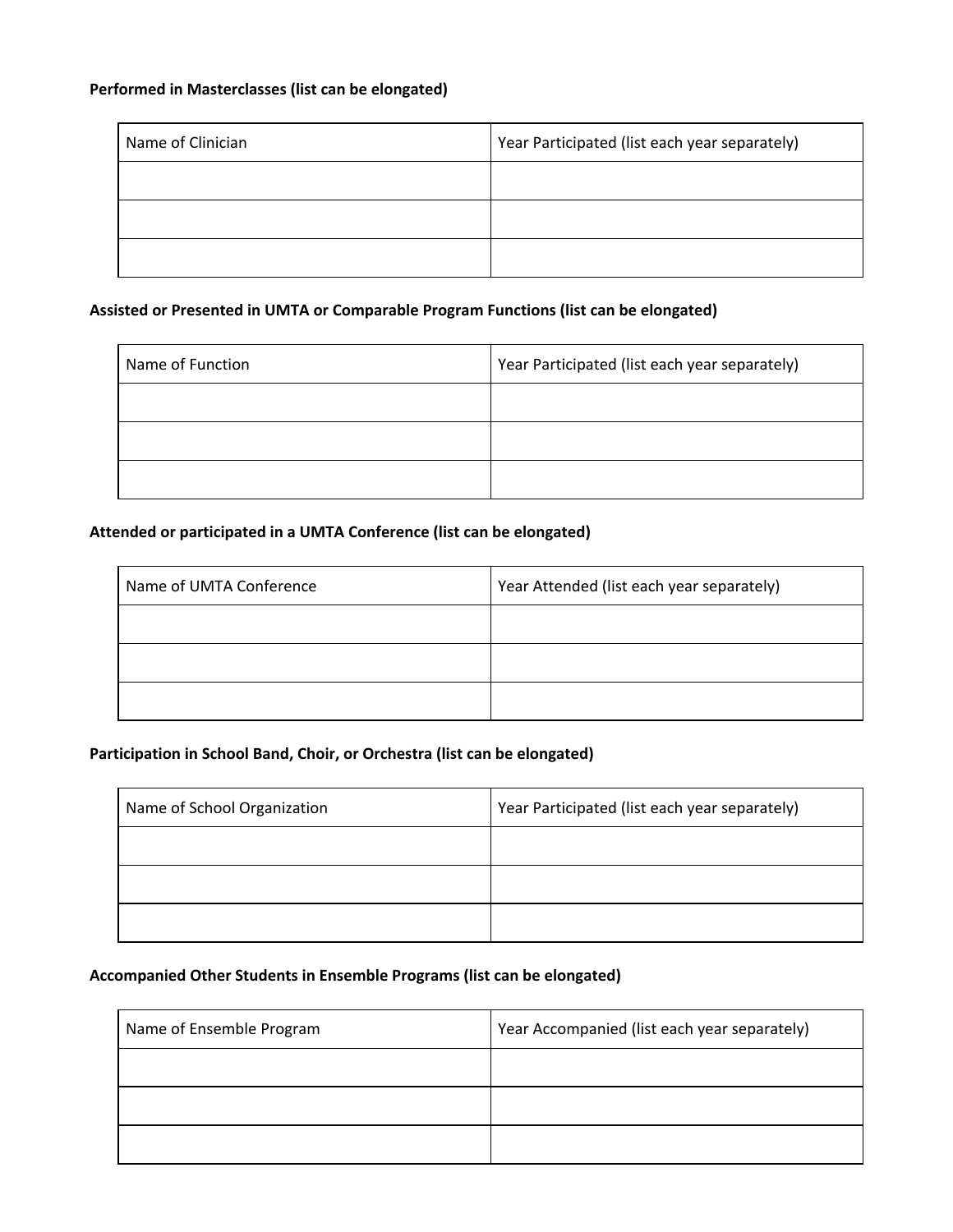| State or Region (state and region are 2 separate<br>events; please list them separately) | Year Participated (list each year separately) |
|------------------------------------------------------------------------------------------|-----------------------------------------------|
|                                                                                          |                                               |
|                                                                                          |                                               |
|                                                                                          |                                               |

#### **Completed an AP Music Theory Class (list can be elongated)**

| Location of AP Music Theory Class | Year Completed Class |
|-----------------------------------|----------------------|
|                                   |                      |

### **Completed an AP Music Theory Test (list can be elongated)**

| Location of AP Music Theory Test | Year Tested |
|----------------------------------|-------------|
|                                  |             |

#### **Accompanied in Church Programs (list can be elongated)**

| Name of Church Organization | Year Accompanied (list each year separately) |
|-----------------------------|----------------------------------------------|
|                             |                                              |
|                             |                                              |
|                             |                                              |

#### **Performed in Senior Citizen Centers (list can be elongated)**

| Name of Senior Citizen Center | Year Played (list each year separately) |
|-------------------------------|-----------------------------------------|
|                               |                                         |
|                               |                                         |
|                               |                                         |

**Essay question:** Share what you have learned or gained from participating in music-related service activities. How has serving others made you a better person and musician? Using specific examples, how have you used your music skills to serve others in your community?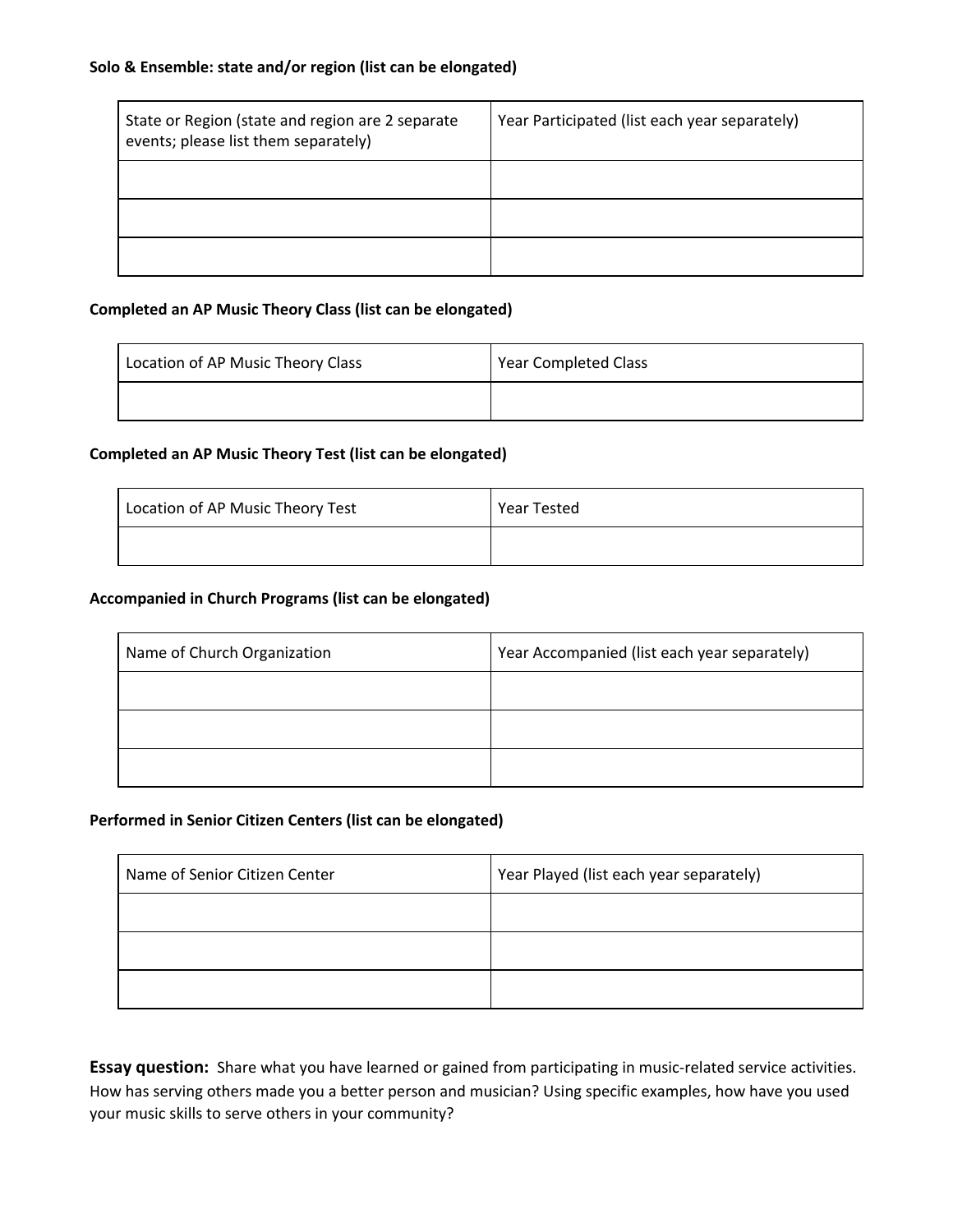#### **Awards and Honors Related to Piano Study (list can be elongated)**

| Award/Honor | Year Attained (list each year separately) |
|-------------|-------------------------------------------|
|             |                                           |
|             |                                           |
|             |                                           |
|             |                                           |
|             |                                           |
|             |                                           |

### **Abilities in Other Instruments (list can be elongated)**

| Name of Instrument | Name of Organization(s) Instrument was played |
|--------------------|-----------------------------------------------|
|                    |                                               |
|                    |                                               |

- Are you planning on attending college or pursuing higher education?
- Are you planning on studying music in the future, taking private lessons, or furthering your music learning/study?
- Is teaching piano or music a part of your future goals?

**Teacher Verification:** the teacher must sign verifying that the scores for each level and all information is accurate.

I, \_\_\_\_\_\_\_\_\_\_\_\_\_\_\_\_\_\_\_\_\_\_\_\_\_\_\_\_\_\_\_\_\_ (name of teacher) verify that the scores submitted and information given are accurate.